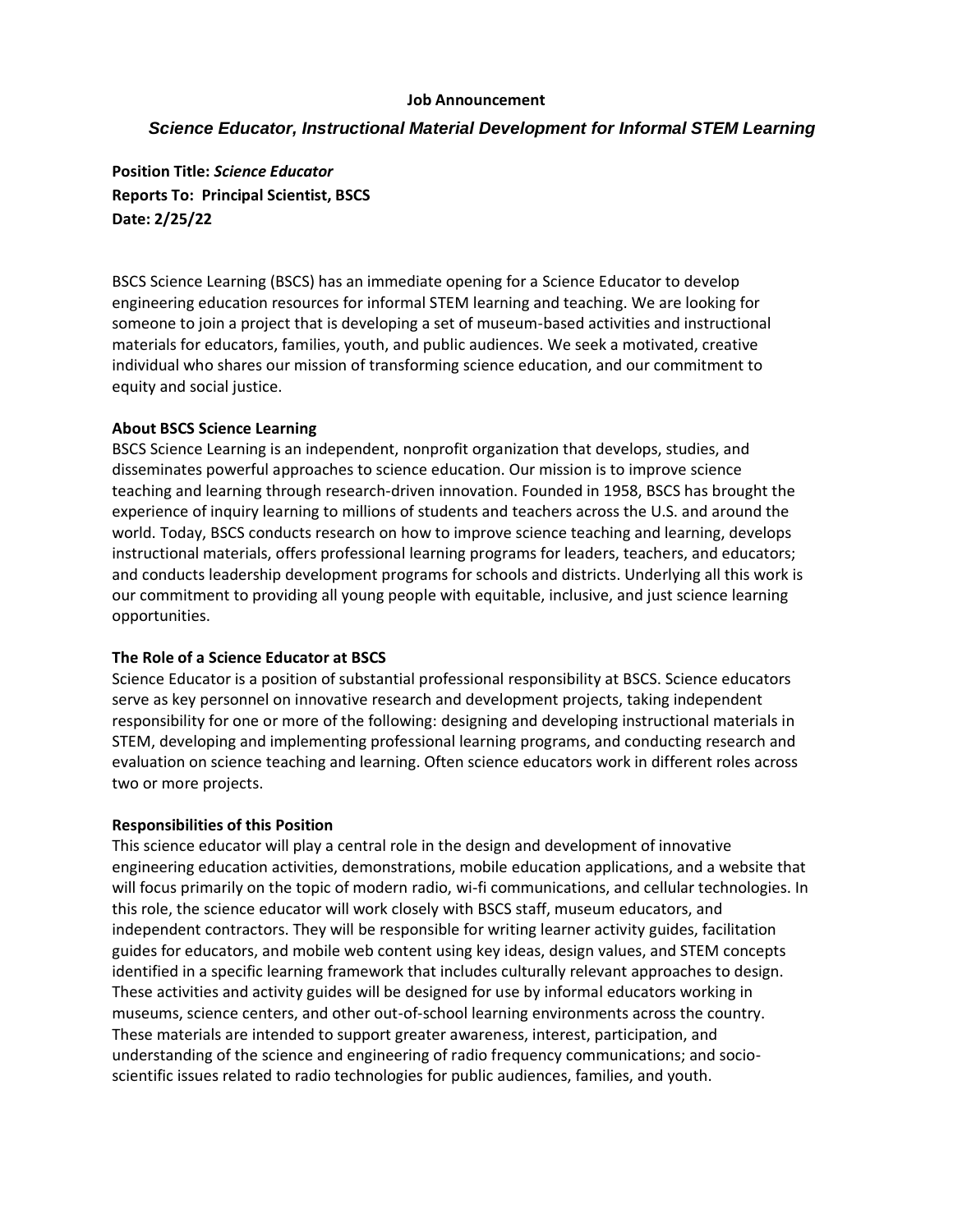We seek a strong science communicator and writer who can work independently as well as as a thought-partner to co-design materials with diverse audience groups including Spanish-speaking and Latinx communities. This work includes the following:

- Participating as a team member in a co-design process with informal educators, disciplinary experts, and youth
- Identifying and using appropriate science resources to support family, visitor, and youth learning (e.g., data, images, videos, simulations).
- Writing educator-facing activity guides, tip sheets, and training materials; and visitor-facing explanations and signage, and
- Contributing to the management and production process to finalize the materials.

## **Abilities and Expertise**

This position requires a background in science or engineering education and expertise in developing instructional materials as described below.

Minimum Requirements:

- Expert at developing instructional materials for middle-school level learners, including experience writing for public audiences and informal educators.
- Understanding of physics of radio, electromagnetic radiation, wifi digital and analog data communications, and how cellular networks operate.
- Ability to manage complex work and achieve specified goals under time and resource constraints
- Ability to collaborate effectively in diverse groups across a variety of contexts;
- Excellent writing and oral communication skills.

Any of the following are desirable:

- Science content and science teaching (pedagogical content) knowledge for physical sciences, physics, electrical engineering, and/or mechanical engineering
- Experience developing content for multimedia products including websites and apps
- Familiarity with working with museums and informal STEM education staff
- Expertise in supporting emergent multilingual learners and youth
- Experience designing for or working with historically marginalized populations

## **Essential Qualities**

The following are required to function effectively in this position:

- A commitment to improving science education;
- A commitment to equity and social justice in education;
- Strong internal motivation;
- Flexibility and openness.

## **Additional Information about the Position**

This is a limited term position, tied to specific project funding. The term is two years, with the option of an extension based on funding.

We are open to remote work arrangements for this position. Preference will be given to individuals who are in the San Francisco Bay Area, where the project leads are located, or willing to relocate. This position will require travel to museum and community sites for project meetings and evaluation. (BSCS has temporarily suspended travel requirements for all positions in response to the COVID-19 pandemic.)